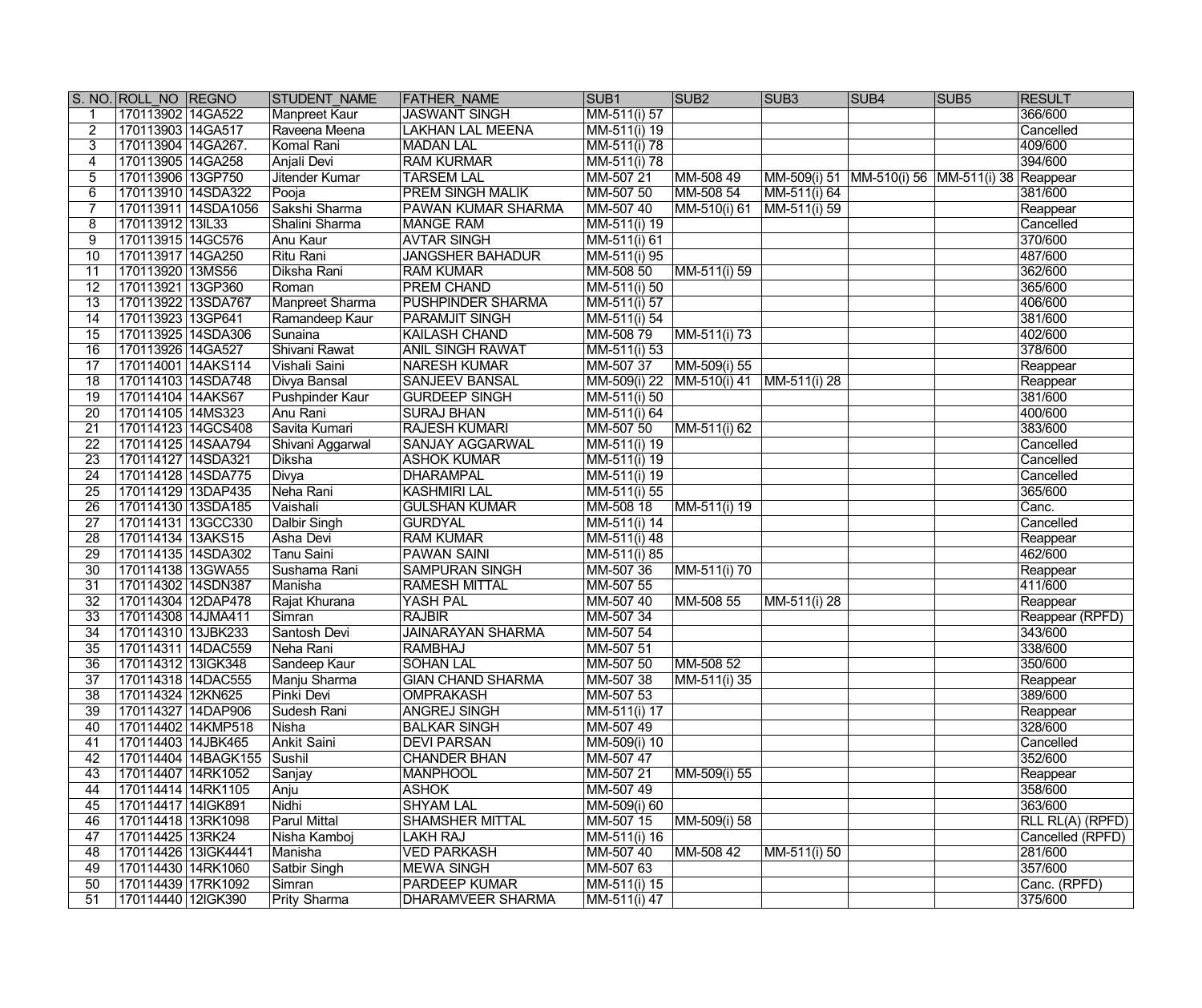| 52              |                                          |                     | 170114443 11PCD26311 Manisha Gupta | <b>RAMESH GUPTA</b>                 | MM-507 16                        |                              |                                                 |                                                 | Cancelled (RPFD)  |
|-----------------|------------------------------------------|---------------------|------------------------------------|-------------------------------------|----------------------------------|------------------------------|-------------------------------------------------|-------------------------------------------------|-------------------|
| 53              | 170114510 14IGK790                       |                     | Ankita Gaba                        | <b>JASWANT SINGH</b>                | MM-508 20                        |                              |                                                 |                                                 | Canc.             |
| 54              | 170114520 14IGK840                       |                     | Meenakshi                          | <b>GOVIND</b>                       | MM-507 41                        |                              |                                                 |                                                 | Reappear          |
| $\overline{55}$ | 170114526 12KMP312                       |                     | Priya                              | SUBHASH CHAND SHARMA                | MM-507 40                        | MM-508 20                    | MM-509(i) 36 MM-511(i) 20                       |                                                 | Reappear          |
| 56              | 170114549 13IGK365                       |                     | Neelam                             | <b>ISHWAR SINGH</b>                 | MM-511(i) 54                     |                              |                                                 |                                                 | 394/600           |
| $\overline{57}$ | 170114551 14IGK216                       |                     | Monia                              | POLU RAM                            | $MM-511(i)$ 18                   |                              |                                                 |                                                 | Cancelled         |
| 58              |                                          | 170114602 13DWK390  | Savita                             | <b>RAMESH KUMAR</b>                 | MM-507 48                        | MM-510(i) 53                 | MM-511(i) 47                                    |                                                 | 307/600           |
| 59              |                                          | 170114603 14GWK703  | Nisha Devi                         | <b>JATI RAM</b>                     | MM-507 30                        | MM-508 16                    | MM-509(i) 31 MM-510(i) 33 MM-511(i) 14 Reappear |                                                 |                   |
| 60              |                                          | 170114605 14DWK196  | Sonali                             | <b>DESHRAJ GARG</b>                 | MM-511(i) 19                     |                              |                                                 |                                                 | Cancelled (RPFD)  |
| 61              |                                          | 170114606 13DWK239  | Mehak                              | <b>VIRBHAN VERMA</b>                | MM-507 47                        | MM-508 61                    | MM-511(i) 49                                    |                                                 | 317/600           |
| 62              | 170114607 12MSN90                        |                     | Manisha                            | <b>PARDEEP KUAMR</b>                | MM-507 29                        | MM-508 15                    |                                                 | MM-509(i) 23 MM-510(i) 46 MM-511(i) 33 Reappear |                   |
| 63              |                                          | 170114608 14GWK564  | Shiwani                            | <b>BALBIR SINGH</b>                 | MM-511(i) 50                     |                              |                                                 |                                                 | 327/600           |
| 64              |                                          | 170114610 13DWK489  | Anjali Kamboj                      | <b>RAVINDER KUMAR</b>               | MM-507 23                        | MM-508 49                    | MM-510(i) 50 MM-511(i) 48                       |                                                 | Reappear          |
| 65              |                                          | 170114611 14GWK620  | Nisha                              | <b>AMAR SINGH</b>                   | MM-507 56                        | MM-510(i) 59                 | MM-511(i) 55                                    |                                                 | 343/600           |
| 66              |                                          | 170114612 14DSK1178 | Deepika                            | <b>DILBAG SINGH</b>                 | MM-507 31                        | MM-509(i) 16                 | MM-511(i) 15                                    |                                                 | Reappear          |
| 67              |                                          | 170114614 13DWK385  |                                    | Pratiksha Chaudhary RAMESH CHANDER  | MM-507 17                        | MM-508 15                    | MM-509(i) 14 MM-510(i) 16                       |                                                 | Canc.             |
| 68              | 170114615 14GWS48                        |                     | Priyanka                           | <b>JAI BHAGWAN</b>                  | MM-511(i) 58                     |                              |                                                 |                                                 | 344/600           |
| 69              | 170114616 12AGM282                       |                     | Sarita                             | <b>PREM SINGH</b>                   | MM-511(i) 18                     |                              |                                                 |                                                 | Cancelled         |
| 70              | 170114621 13GKL617                       |                     | Sonali                             | <b>SHRINIWAS</b>                    | MM-507 13                        | MM-508 14                    | MM-511(i) 14                                    |                                                 | Canc.             |
| 71              | 170114622 13DSK736                       |                     | Naveena                            | <b>RAKAM SINGH</b>                  | MM-511(i) 58                     |                              |                                                 |                                                 | 344/600           |
| $\overline{72}$ | 170114623 14SNM418                       |                     | Shilpa Kamboj                      | <b>RAJKUMAR</b>                     | MM-511(i) 72                     |                              |                                                 |                                                 | 370/600           |
| $\overline{73}$ |                                          | 170114624 11GWK672  | Geeta                              | <b>SURENDER SHARMA</b>              | MM-507 45                        | MM-509(i) 44                 | MM-511(i) 39                                    |                                                 | Reappear          |
| 74              | 170114626 14KMD268                       |                     | Manisha                            | <b>AZAD SINGH</b>                   | MM-507 45                        | MM-511(i) 53                 |                                                 |                                                 | 323/600           |
| $\overline{75}$ |                                          | 170114627 17DWK583  | Neha Rawat                         | <b>SURENDER RAWAT</b>               | $\overline{\text{MM-511(i)}}$ 18 |                              |                                                 |                                                 | Absent            |
| 76              |                                          | 170114628 14DWK204  | Neha                               | <b>BIR SINGH</b>                    | MM-507 54                        | MM-511(i) 49                 |                                                 |                                                 | 325/600           |
| 77              |                                          | 170114630 13DSK1224 | Kusum Goyat                        | <b>JITENDER SINGH GOYAT</b>         | MM-509(i) 58                     |                              |                                                 |                                                 | 330/600           |
| $\overline{78}$ |                                          | 170114632 14GCAKL14 | Sarita Devi                        | <b>RANBIR SINGH</b>                 | MM-507 39                        | MM-508 34                    | MM-509(i) 13                                    |                                                 | Reappear          |
| $\overline{79}$ |                                          | 170114637 14KMD274  | Kajal Rani                         | <b>BALWAN SINGH</b>                 | MM-511(i) 18                     |                              |                                                 |                                                 | Cancelled         |
| $\overline{80}$ |                                          | 170114638 13DWK600  | <b>Alka Kanwal</b>                 | <b>MALKHAN KANWAL</b>               | MM-511(i) 66                     |                              |                                                 |                                                 | 389/600           |
| 81              | 170114639 13GKL610                       |                     | Ruma Devi                          | <b>MEWA SINGH</b>                   | MM-507 17                        | MM-511(i) 26                 |                                                 |                                                 | Reappear          |
| $\overline{82}$ | 170114641 13JMA371                       |                     | Ranjana                            | <b>RAKESH THAKRAL</b>               | MM-507 29                        | MM-509(i) 14                 |                                                 |                                                 | Reappear          |
| 83              | 170114654 13KMP247                       |                     | Jagriti                            | <b>SUSHIL KUMAR</b>                 | MM-507 50                        |                              |                                                 |                                                 | 328/600           |
| 84<br>85        | 170114656 13HKJ434<br>170114658 13DWK488 |                     | <b>Neetu</b><br>Akriti             | <b>RAMKUMAR</b><br><b>MAM CHAND</b> | MM-507 57<br>MM-507 25           | MM-510(i) 47<br>MM-509(i) 30 |                                                 |                                                 | 303/600           |
| 86              | 170114659 14AMK205                       |                     |                                    | <b>OMVEER SINGH</b>                 | MM-507 14                        | MM-509(i) 12                 | MM-510(i) 46                                    |                                                 | Reappear<br>Canc. |
| 87              | 170114703 14DCK811                       |                     | Megha<br>Sachin Kadyan             | <b>DHANPAT SINGH</b>                | MM-507 50                        |                              |                                                 |                                                 | 375/600           |
| $\overline{88}$ | 170114711 14GWK31                        |                     |                                    | <b>ISHAM SINGH</b>                  | MM-507 56                        |                              |                                                 |                                                 | 380/600           |
| 89              |                                          | 170114712 13GWK621  | Barkha<br>Monika Rani              | <b>HARI PARSAD SHARMA</b>           | MM-511(i) 56                     |                              |                                                 |                                                 | 386/600           |
| 90              |                                          | 170114714 14GWK697  | Sakshi                             | <b>BIJENDER</b>                     | MM-511(i) 85                     |                              |                                                 |                                                 | 434/600           |
| 91              | 170114715 14MSN104                       |                     | Priyanka                           | <b>BAJINDER SINGH</b>               | MM-511(i) 64                     |                              |                                                 |                                                 | 392/600           |
| 92              |                                          | 170114717 14DSK1004 | Rajat                              | SUBHASH SINGH                       | MM-511(i) 58                     |                              |                                                 |                                                 | 404/600           |
| 93              | 170114718 14GNK529                       |                     | Shilpa                             | <b>SUBHASH CHANDER</b>              | MM-511(i) 57                     |                              |                                                 |                                                 | 336/600           |
| 94              |                                          | 170114719 14DSK1131 | Bhawna                             | <b>RAJKUMAR</b>                     | MM-511(i) 18                     |                              |                                                 |                                                 | Cancelled         |
| 95              |                                          | 170114727 14GWK696  | <b>Tanu Goel</b>                   | <b>BALESH GOEL</b>                  | MM-511(i) 61                     |                              |                                                 |                                                 | 397/600           |
| 96              |                                          | 170114728 13GWK815  | Seeta                              | <b>SUNDER LAL</b>                   | MM-507 32                        | MM-511(i) 50                 |                                                 |                                                 | Reappear          |
| 97              | 170114729 14GKL952                       |                     | Neeraj Rana                        | <b>SUSHIL KUMAR</b>                 | MM-511(i) 71                     |                              |                                                 |                                                 | 395/600           |
| 98              | 170114731 14AKS128                       |                     | Sapna Saini                        | <b>NARESH KUMAR</b>                 | MM-507 22                        | MM-509(i) 51                 | MM-511(i) 28                                    |                                                 | Reappear (RPFD)   |
| 99              | 170114733 14DMK509                       |                     | Dimpy Rani                         | <b>ANIL DANGI</b>                   | MM-507 28                        | MM-509(iii) 31 MM-511(i) 30  |                                                 |                                                 | Reappear          |
| 100             |                                          | 170114734 14GWK649  | Komal                              | <b>RAJ KUMAR</b>                    | MM-507 39                        | $\sqrt{MM-511(i)}$ 66        |                                                 |                                                 | Reappear (RPFD)   |
| 101             | 170114735 13GKL542                       |                     | Priyanka                           | <b>SURESH KUMAR</b>                 | MM-507 37                        |                              |                                                 |                                                 | Reappear (RPFD)   |
| 102             | 170114804 14JC285                        |                     | Sahil Kumar                        | <b>KRISHAN KUMAR</b>                | MM-509(i) 54                     | MM-511(i) 50                 |                                                 |                                                 | 344/600           |
| 103             | 170114806 13GKL546                       |                     | Abhimanyu                          | <b>ARJUN KAKKAR</b>                 | MM-507 30                        |                              |                                                 |                                                 | Reappear (RPFD)   |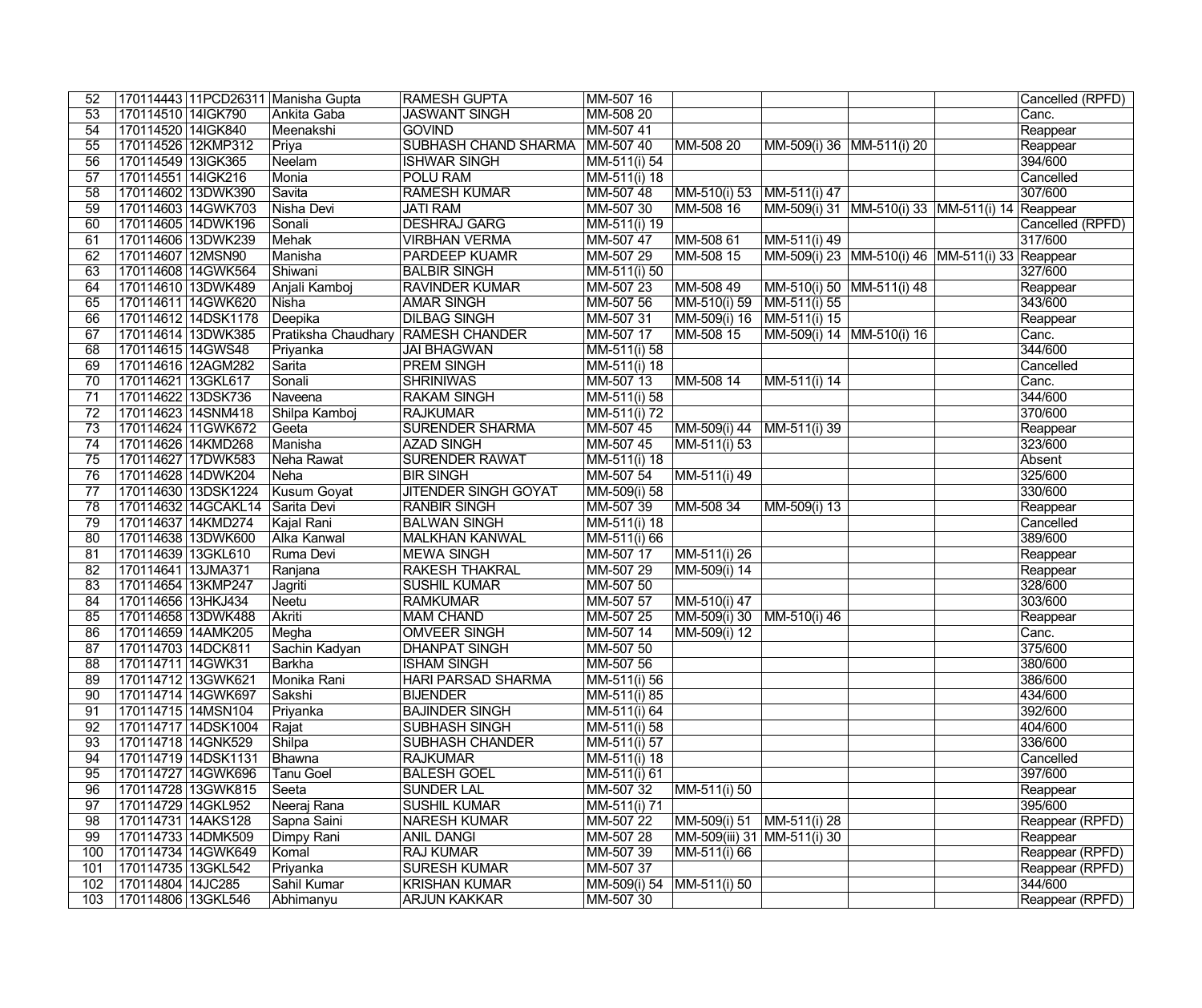| 104        | 170114811 13GWK99                     |                     | Divya Devi                           | ASHOK KUMAR                                | MM-509(i) 17              |                                             |                                                  |  | Canc. (RPFD)                                            |
|------------|---------------------------------------|---------------------|--------------------------------------|--------------------------------------------|---------------------------|---------------------------------------------|--------------------------------------------------|--|---------------------------------------------------------|
| 105        |                                       | 170114812 13DWK255  | Saloni                               | <b>RAMESHWAR DASS</b>                      | MM-507 50                 | MM-509(i) 51                                |                                                  |  | 357/600                                                 |
| 106        | 170114819 11GWK651                    |                     | Poonam Devi                          | <b>SATPAL RANGA</b>                        | MM-508 53                 |                                             |                                                  |  | 326/600                                                 |
| 107        | 170114827 14GWK66                     |                     | Bharti Saroha                        | <b>ROHTASH SAROHA</b>                      | MM-510(iv) 56             |                                             |                                                  |  | 348/600                                                 |
| 108        | 170114834 14GKL974                    |                     | Jyoti                                | <b>PAWAN KUMAR</b>                         | MM-511(i) 48              |                                             |                                                  |  | 359/600                                                 |
| 109        |                                       | 170114836 14DSK1147 | Kiranjot Kaur                        | <b>MOHINDER PAL SINGH</b>                  | MM-511(i) 57              |                                             |                                                  |  | 343/600                                                 |
| 110        |                                       | 170114842 14GKL1473 | Sujata                               | <b>KRISHAN KUMAR</b>                       | MM-508 52                 | MM-510(i) 66                                |                                                  |  | 372/600                                                 |
| 111        | 170114845 14DSK932                    |                     | Babita                               | <b>RAMESH KUMAR</b>                        | MM-507 17                 | MM-508 15                                   |                                                  |  | MM-509(i) 17 MM-510(i) 15 MM-511(i) 16 Cancelled (RPFD) |
| 112        | 170114902 17DCK550                    |                     | Sarita Bind                          | <b>GANGA PRASAD</b>                        | MM-507 55                 | MM-509(i) 41                                | MM-511(i) 59                                     |  | Reappear                                                |
| 113        | 170114904 12DMK3                      |                     | Shipla Devi                          | <b>KARMVEER SINGH</b>                      | MM-507 20                 | $ MM-509(i) 36  MM-511(i) 17$               |                                                  |  | Reappear                                                |
| 114        |                                       |                     | 170114905 10PCD27290 Sheetal Kashver | <b>RAJBIR</b>                              | MM-507 18                 | MM-508 14                                   | MM-509(i) 28 MM-510(ii) 18 MM-511(i) 16 Reappear |  |                                                         |
| 115        |                                       | 170114908 13GWK586  | Jyoti                                | <b>OMPAL</b>                               | MM-507 39                 | MM-508 47                                   |                                                  |  | MM-509(i) 42 MM-510(ii) 63 MM-511(i) 48 Reappear (RPFD) |
| 116        | 170114909   14AMK218                  |                     | Anjali                               | <b>MANOJ</b>                               | MM-507 19                 | MM-509(i) 52                                | MM-510(ii) 66 MM-511(i) 52                       |  | Reappear                                                |
| 117        | 170114912 13DSK731                    |                     | Jyoti Mann                           | <b>DILAWAR SINGH</b>                       | MM-511(i) 20              |                                             |                                                  |  | Canc. (RPFD)                                            |
| 118        | 170114914 14IDJ79                     |                     | Reetu                                | <b>RAKESH</b>                              | MM-507 57                 | MM-511(i) 57                                |                                                  |  | 346/600                                                 |
| 119        |                                       | 170114915 13GWK655  | Neha Sharma                          | <b>RAMPAL SHARMA</b>                       | MM-507 23                 | MM-511(i) 42                                |                                                  |  | Reappear (RPFD)                                         |
| 120        | 170114919 14DE17271                   |                     | Saveena                              | <b>HARI OM</b>                             | MM-507 18                 | MM-508 15                                   | MM-509(i) 29                                     |  | Reappear (RPFD)                                         |
| 121        |                                       | 170114921 14GWK673  | Shiwani                              | <b>DEVI DAYAL</b>                          | MM-511(i) 61              |                                             |                                                  |  | 380/600                                                 |
| 122        | 170114923 12JMA34                     |                     | Monika Rani                          | <b>SUBHASH</b>                             | MM-507 55                 | MM-509(i) 58 MM-511(i) 63                   |                                                  |  | 377/600                                                 |
| 123        |                                       | 170114924 14GWK642  | Kajal                                | <b>SAHAB SINGH</b>                         | MM-507 24                 | MM-509(i) 62   MM-510(ii) 56   MM-511(i) 54 |                                                  |  | Reappear (RPFD)                                         |
| 124        | 170114929 13UC546                     |                     | Rajni Rani                           | <b>INDER PAL</b>                           | MM-507 61                 | MM-511(i) 77                                |                                                  |  | 416/600                                                 |
| 125        |                                       | 170114934 13GWK817  | Renu Devi                            | <b>MEHAR SINGH</b>                         | MM-507 18                 | MM-511(i) 19                                |                                                  |  | Canc. (RPFD)                                            |
| 126        | 170115005 12JL212                     |                     | Ankita Rani                          | <b>KULDEEP SINGH</b>                       | MM-507 40                 | MM-5089                                     | MM-511(i) 20                                     |  | Reappear                                                |
| 127        | 170115010 14KMD89                     |                     | Shivani                              | <b>JITENDER KUMAR</b>                      | MM-507 52                 | MM-510(ii) 56 MM-511(i) 49                  |                                                  |  | 346/600                                                 |
| 128        | 170115011 14DAP5                      |                     | Shikha                               | <b>DILBAG RAI</b>                          | MM-511(i) 16              |                                             |                                                  |  | Absent                                                  |
| 129        | 170115012 14DAP06                     |                     | Jagdeep Kaur                         | <b>INDERJEET SINGH</b>                     | MM-507 37                 | $\sqrt{\text{IMM-51}}$ 1(i) 50              |                                                  |  | Reappear                                                |
| 130        | 170115018 11AKS432                    |                     | Ramanjot Sharma                      | <b>SURESH SHARMA</b>                       | MM-507 21                 | MM-508 42                                   | MM-511(i) 79                                     |  | Reappear                                                |
| 131        | 170115102 13AKS44                     |                     | Aarti                                | <b>SURINDER KUMAR</b>                      | MM-508 12                 | MM-510(i) 39                                | MM-511(i) 53                                     |  | Reappear (RPFD)                                         |
| 132        | 170115104 14AKS167                    |                     | Manpreet Kaur                        | <b>ANGREJ SINGH</b>                        | MM-511(i) 77              |                                             |                                                  |  | 408/600                                                 |
| 133        | 170115105 14AKS199                    |                     | Mehak                                | <b>VIJENDER PAL SINGH</b>                  | MM-511(i) 59              |                                             |                                                  |  | 359/600                                                 |
| 134        | 170115107 13DMK411                    |                     | Mehak                                | <b>RAN SINGH DESWAL</b>                    | MM-511(i) 20              |                                             |                                                  |  | Cancelled                                               |
| 135        | 170115108 14AKS99                     |                     | Nancy                                | <b>SATISH KUMAR</b>                        | MM-508 56                 | MM-511(i) 57                                |                                                  |  | 359/600                                                 |
| 136        | 170115109 13AKS141                    |                     | Mansi                                | <b>PRADEEP ARORA</b>                       | MM-511(i) 54              |                                             |                                                  |  | 333/600                                                 |
| 137        | 170115117 11AKS508                    |                     | Chetna                               | <b>ASHOK KUMAR</b>                         | MM-509(i) 18 MM-510(i) 32 |                                             |                                                  |  | Reappear (RPFD)                                         |
| 138        | 170115119 14AKS78                     |                     | Ashu                                 | <b>RAJKUMAR</b>                            | MM-511(i) 67              |                                             |                                                  |  | 402/600                                                 |
| 139        | 170115120 14AKS163                    |                     | Rubi                                 | <b>BALBIR SINGH</b>                        | MM-511(i) 84              |                                             |                                                  |  | 460/600                                                 |
|            | 140 170115203 13JL116                 |                     | Manali                               | <b>AJIT SINGH</b>                          | MM-508 48                 |                                             |                                                  |  | 361/600                                                 |
| 141        | 170115206 13DAP409.                   |                     | Praveen Kumar                        | PREM CHAND                                 | MM-507 33                 |                                             |                                                  |  | Reappear                                                |
| 142        | 170115210 13DAP371                    |                     | Mohit Machal                         | <b>DHARMENDER KUMAR</b>                    | MM-508 56                 | MM-511(i) 45                                |                                                  |  | Reappear                                                |
| 143        | 170115211 14JL256                     |                     | Yashika                              | <b>VIJAY NAGPAL</b>                        | MM-511(i) 71              |                                             |                                                  |  | 369/600                                                 |
| 144        | 170115216 13DMK342                    |                     | Nisha                                | <b>KARAM CHAND</b>                         | MM-511(i) 15              |                                             |                                                  |  | Canc.                                                   |
| 145        | 170115223 11DSK446                    |                     | Sapna Chauhan                        | <b>JOGINDER SINGH</b>                      | MM-507 36                 | MM-509(i) 18                                | MM-510(ii) 73 MM-511(i) 40                       |  | Reappear                                                |
| 146        | 170115226 09DAP533                    |                     | Reetu Rani                           | PREM PARKASH                               | MM-511(i) 16              |                                             |                                                  |  | Canc. (RPFD)                                            |
| 147        | 170115303   14AP920                   |                     | Komal                                | <b>DALBIR SINGH</b>                        | MM-511(i) 70              |                                             |                                                  |  | 403/600                                                 |
| 148        | 170115304 14IP867                     |                     | Ritu Sharma                          | <b>RAM NIWAS</b>                           | MM-511(i) 18              |                                             |                                                  |  | Canc. (RPFD)                                            |
| 149        | 170115305 14IP12                      |                     | Manju Rani                           | <b>RAMKUMAR</b>                            | MM-507 55                 | MM-511(i) 53                                |                                                  |  | 410/600                                                 |
| 150        | 170115316 12AP641                     |                     | Nisha Rani                           | <b>RAJBIR SINGH</b>                        | $M - 51(1) 18$            |                                             |                                                  |  | Canc. (RPFD)                                            |
| 151        |                                       | 170115404 07SP1259  | Sonia Rani                           | <b>KRISHAN LAL</b>                         | MM-507 19                 | MM-509(i) 17                                | MM-510(ii) 17 MM-511(i) 17                       |  | Canc.                                                   |
| 152        |                                       |                     |                                      |                                            |                           |                                             |                                                  |  |                                                         |
|            |                                       |                     |                                      |                                            |                           |                                             |                                                  |  |                                                         |
|            | 170115405 12IP576                     |                     | Meenu Devi                           | <b>BALWANT SINGH</b>                       | MM-507 36                 | MM-509(i) 51                                |                                                  |  | Reappear                                                |
| 153        | 170115406 14SP230                     |                     | Annu Gill                            | <b>PAWAN GILL</b>                          | MM-508 54                 | MM-509(i) 50                                |                                                  |  | 343/600                                                 |
| 154<br>155 | 170115407 14SP24<br>170115409 15ENSP4 |                     | Krishma<br>Anjali                    | <b>ROOP KISHORE</b><br><b>BALRAJ SINGH</b> | MM-508 49<br>MM-507 17    | MM-509(i) 54<br>MM-509(i) 16                |                                                  |  | 341/600<br>Canc.                                        |